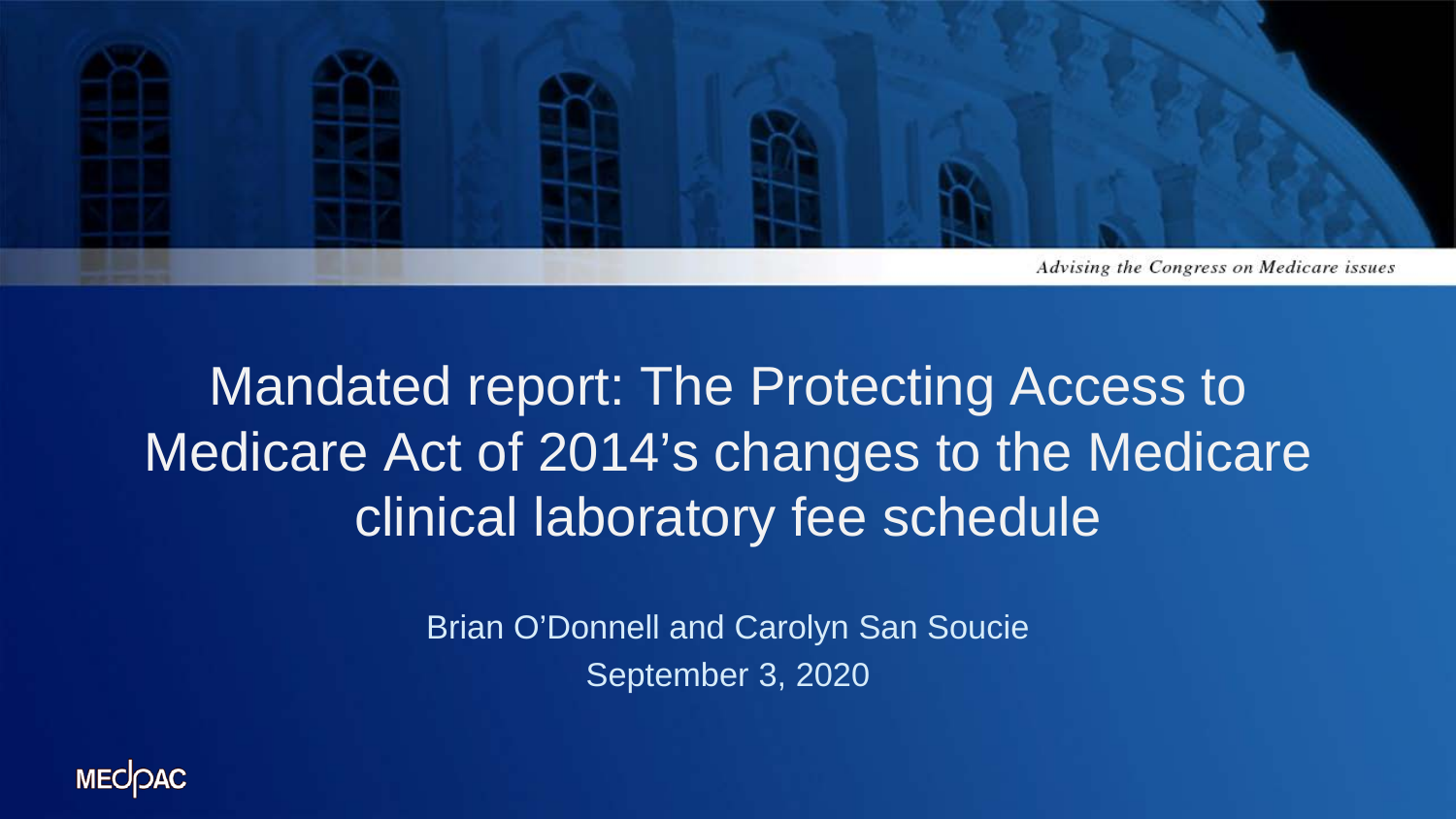Further Consolidated Appropriations Act, 2020, mandated MedPAC to investigate PAMA changes

#### Congressional mandate requires the Commission to:

Review the methodology CMS has implemented for the private payer-based CLFS rates

Report on the least burdensome data collection process that results in a representative sample of all laboratory market segments

#### Report due in June 2021



Clinical laboratory fee schedule (CLFS). Protecting Access to Medicare Act of 2014 (PAMA). 2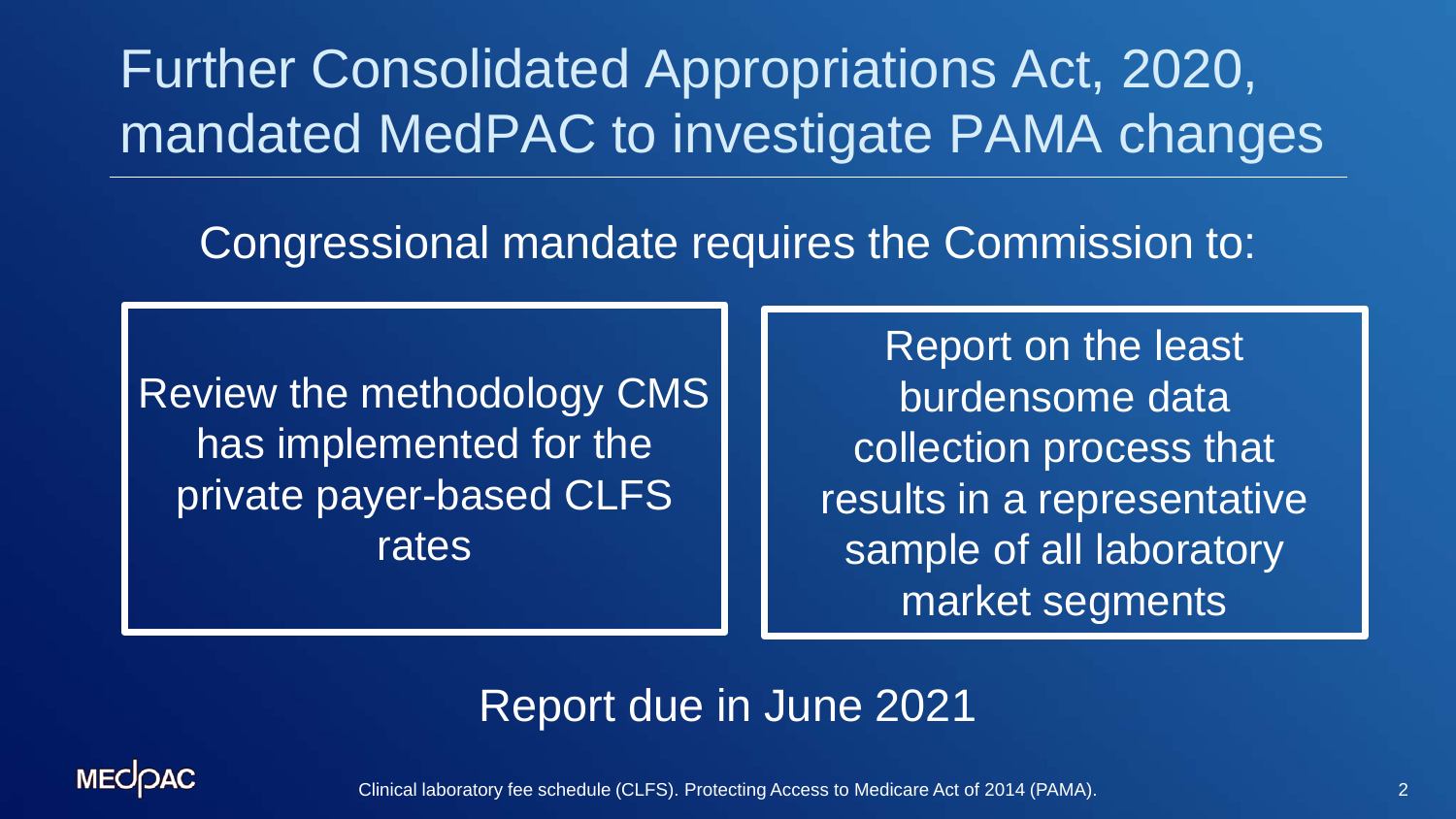

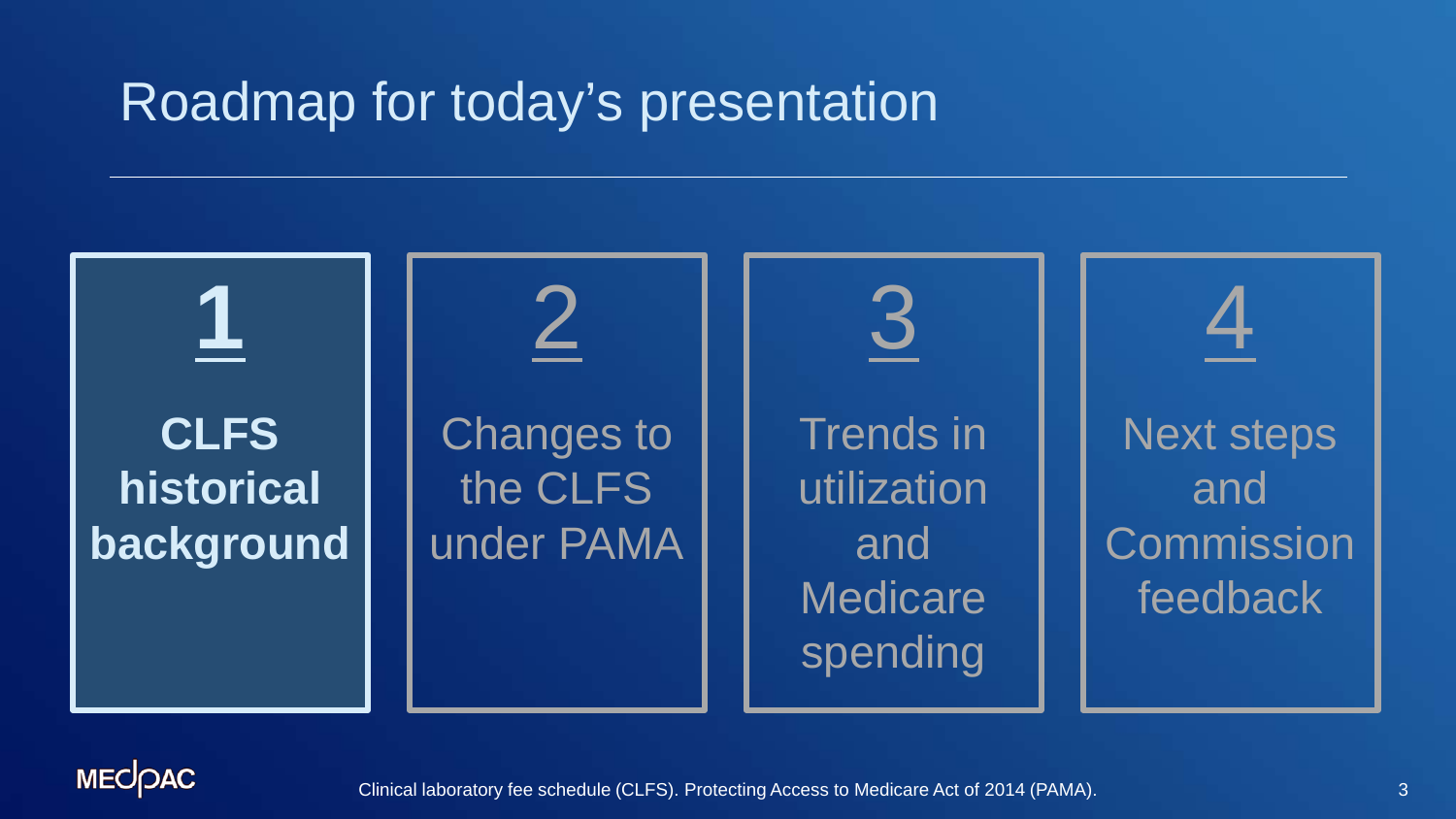## Medicare's clinical laboratory fee schedule

- Clinical laboratory tests analyze specimens from the body
- Medicare covers separately payable clinical laboratory tests under the CLFS
- **The CLFS includes over 1,400 HCPCS codes** 
	- e.g., simple chemistry tests, complex molecular pathology tests
- In 2019, Medicare spent about \$7.5 billion on 428 million CLFS tests
	- Almost entirely furnished by three types of laboratories: Independent, hospital, and physician office

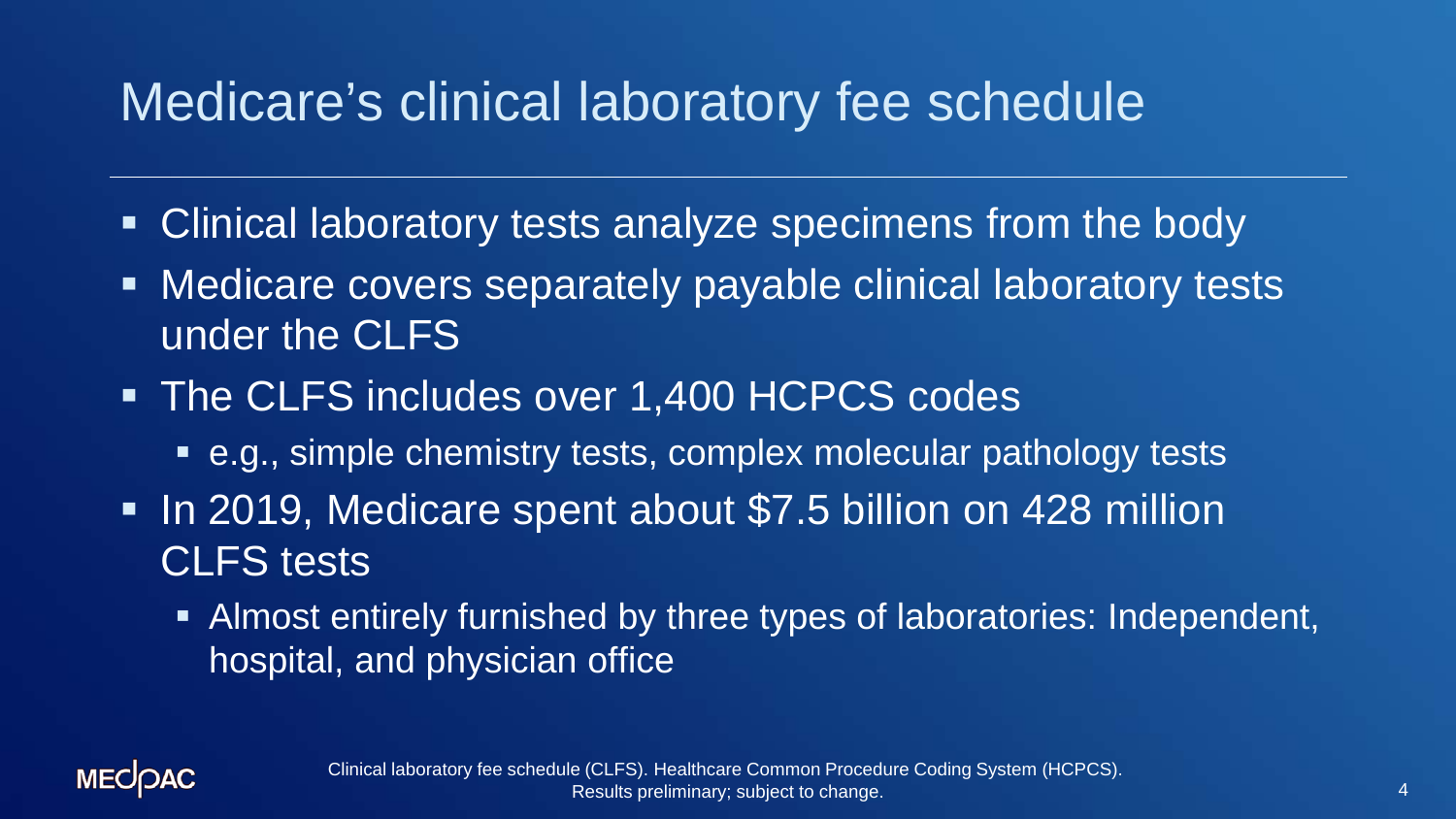# Historical background on the CLFS

#### Prior to 2018

CLFS payment rates were set based on local laboratory charges, updated for inflation, and capped at certain amounts

Payment rates were not adjusted for efficiency, technology, or market conditions

In 2013, OIG found that Medicare paid between 18% and 30% more than other insurers for 20 high-volume or high-expenditure laboratory tests

**MECOAC** 

Clinical laboratory fee schedule (CLFS). Office of Inspector General (OIG). Results preliminary; subject to change.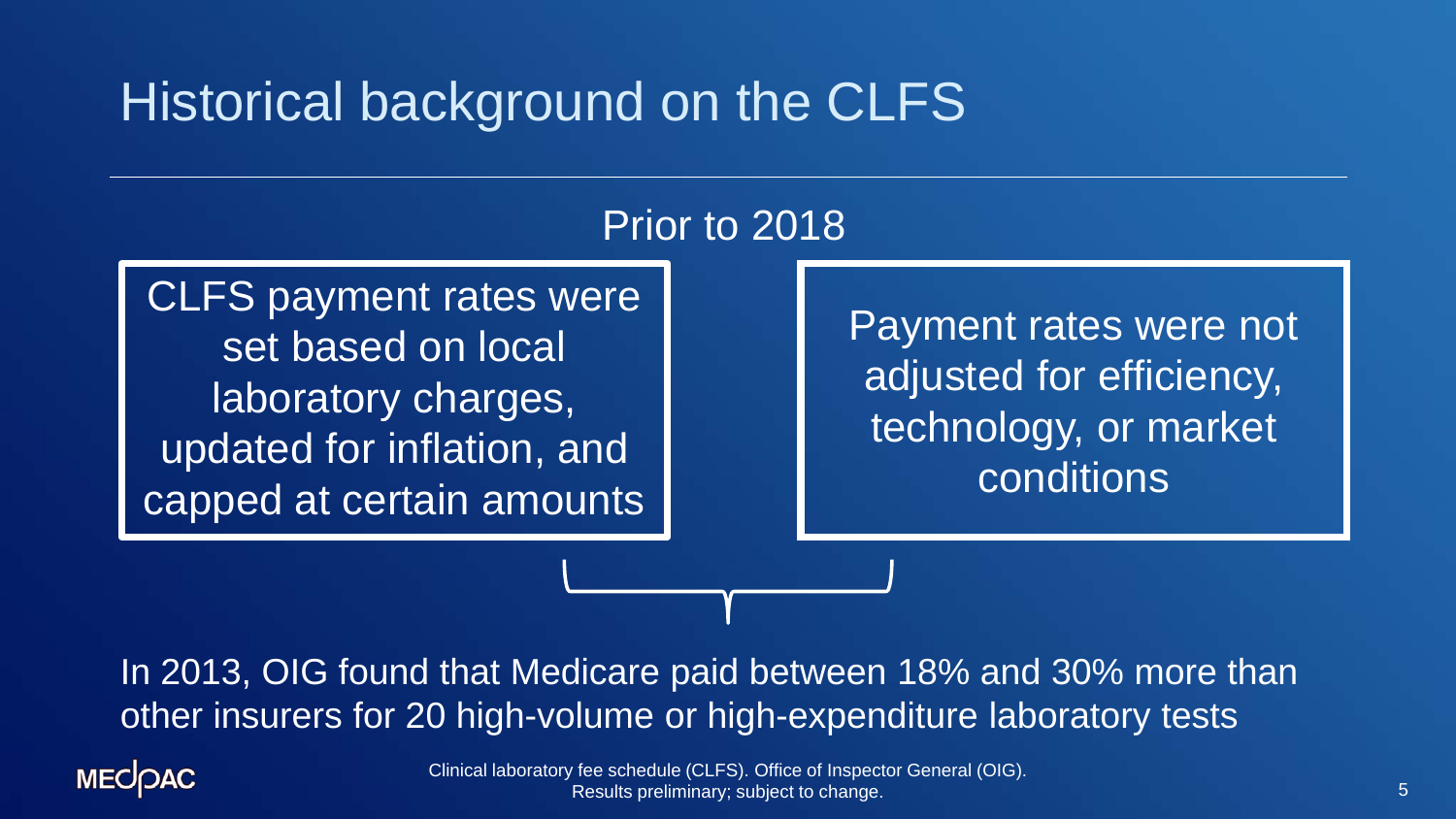

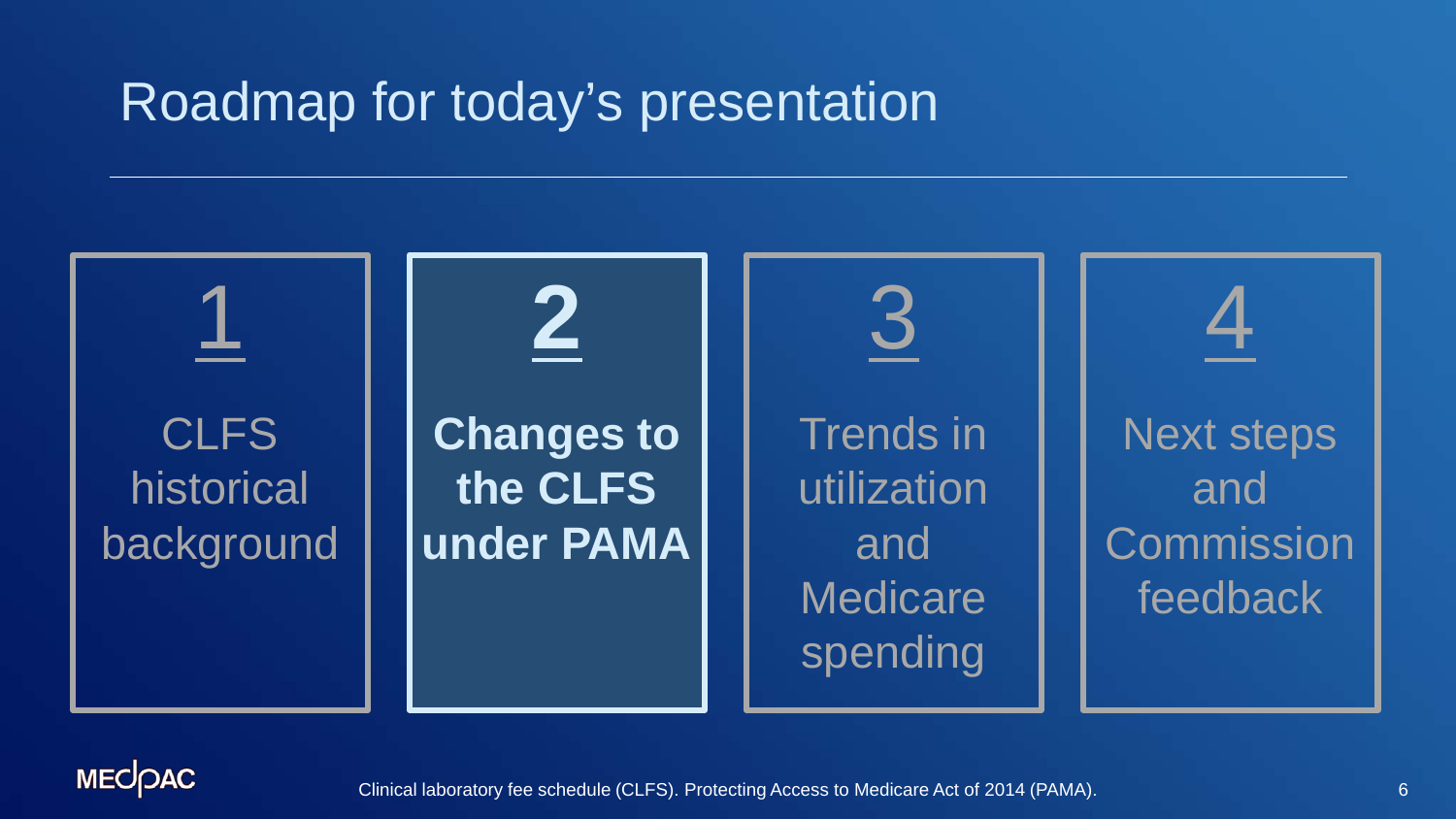# PAMA required Medicare CLFS payment rates to be based on private-payer rates

- **PAMA shifted the basis for CLFS payment rates from** laboratory charges to private-payer rates
- CLFS payment rates set based on the weighted median of private-payer rates
- Among other requirements, laboratories must report if they exceed two thresholds:
	- **E** "Majority of Medicare revenues" threshold
	- **E** "Low expenditure" threshold
- **EXA** Laboratories report their private-payer rates every three years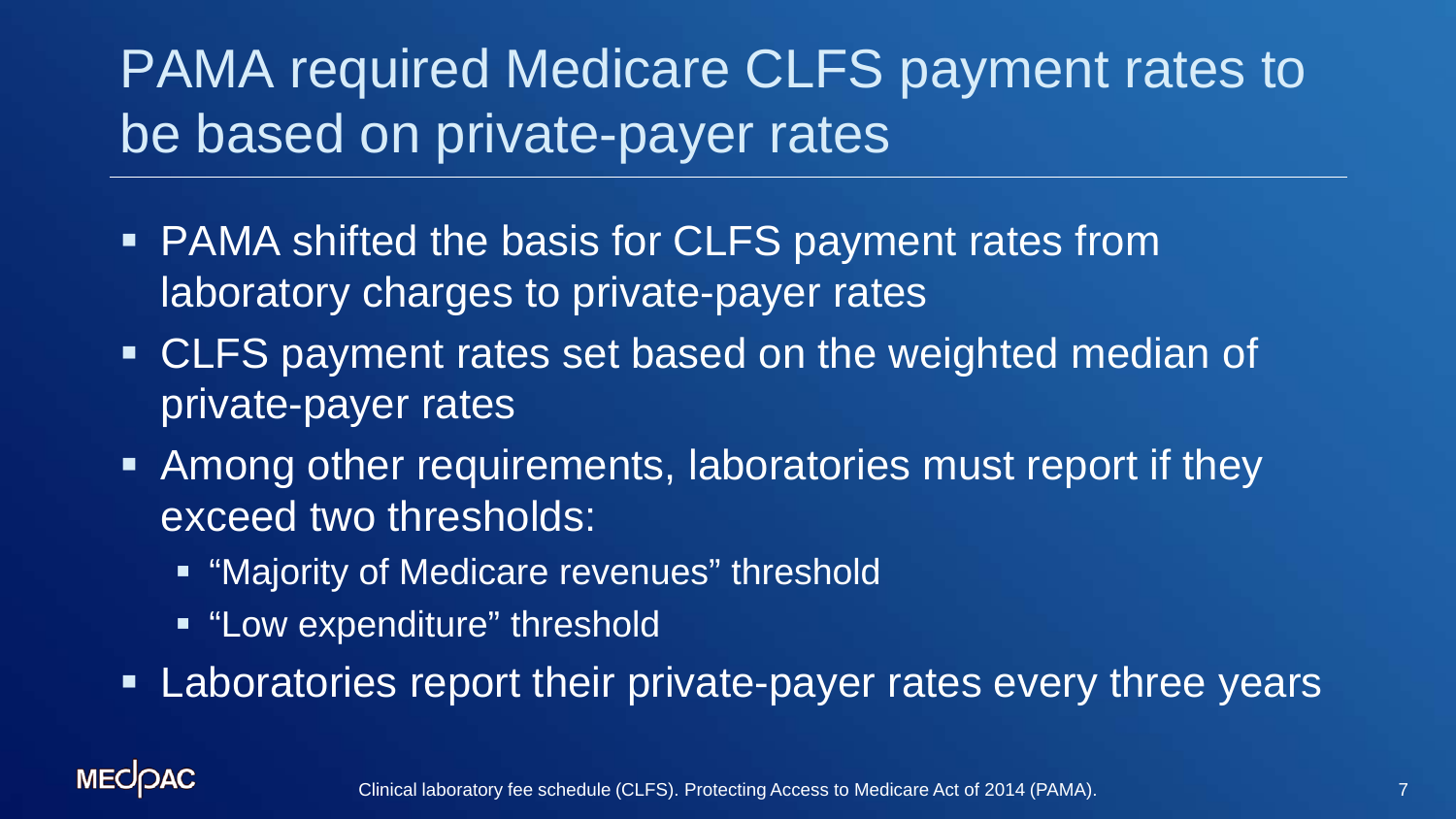# CMS projected large savings because privatepayer rates were lower than Medicare rates in 2017

- CMS estimated that private payer-based CLFS rates would reduce Medicare spending by about \$670 million in 2018
- GAO found that private payer-based rates were lower than Medicare's 2017 payment rates for about 88 percent of laboratory tests
- PAMA established a long phase-in of payment reductions to mitigate impact on laboratories

Source: GAO-19-67.

Notes: Medicare 2017 payment rates refer to 2017 national limitation amounts. Clinical laboratory fee schedule (CLFS). Government Accountability Office (GAO). Protecting Access to Medicare Act of 2014 (PAMA).

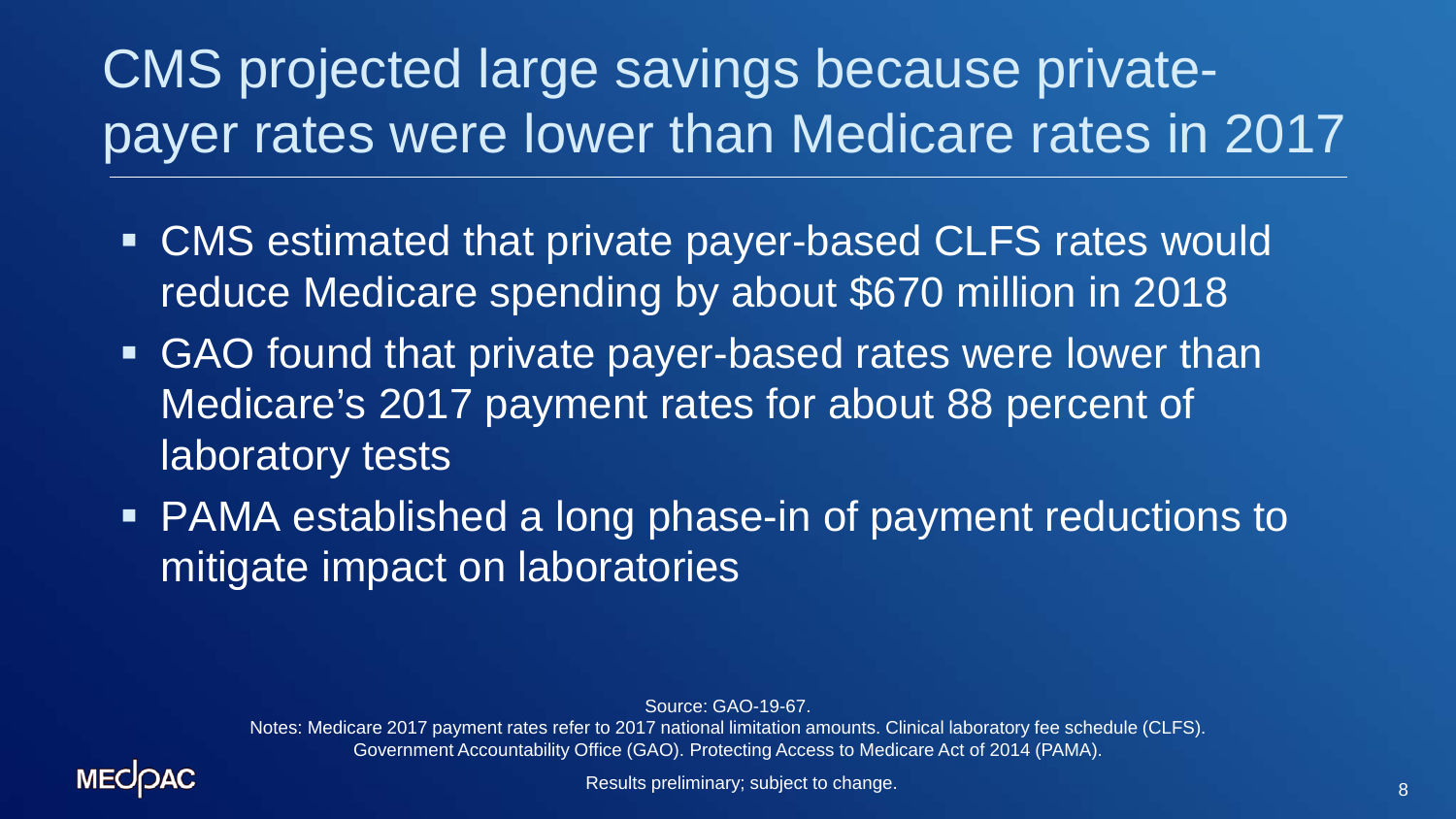# Independent laboratories were overrepresented in first round of data reporting

- 1,942 laboratories reported private-payer rates for 248 million tests
- **Independent laboratories were overrepresented; hospital and** physician laboratories were underrepresented

| <b>Type of laboratory</b> | <b>Percent of Medicare CLFS</b><br>tests in 2016 | <b>Percent of private payer test</b><br>volume reported |
|---------------------------|--------------------------------------------------|---------------------------------------------------------|
| Independent               | 48%                                              | $90\%$                                                  |
| <b>Physician office</b>   | 22                                               | 8                                                       |
| <b>Hospital</b>           | 29                                               |                                                         |

Source: CMS and Acumen LLC analysis of Medicare CLFS claims for MedPAC.



Clinical laboratory fee schedule (CLFS). Results preliminary; subject to change.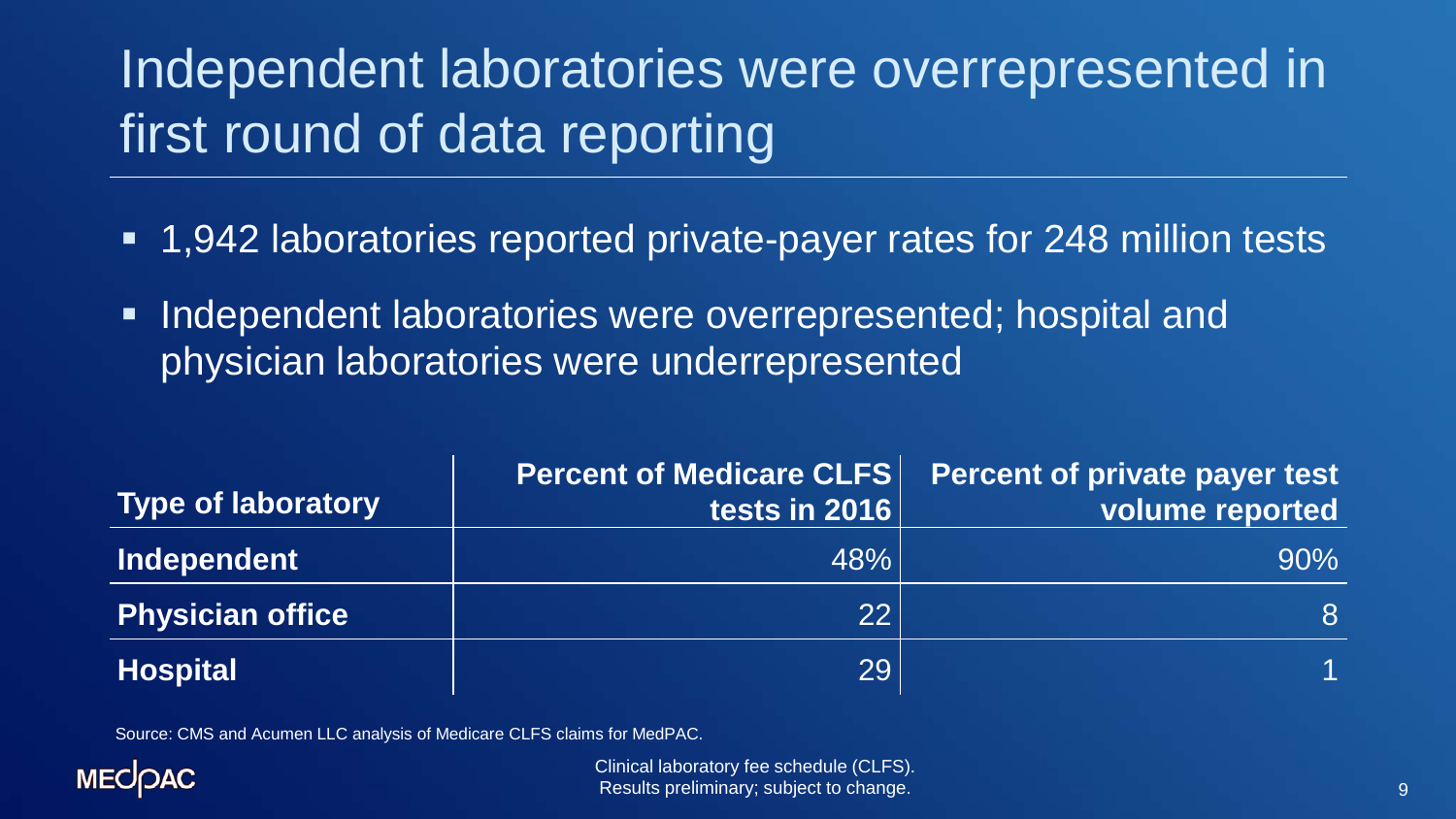# CMS found that greater hospital and physician office laboratory reporting would only change rates modestly

- Stakeholders contend:
	- **Hospital and physician office laboratories receive higher** private-payer rates than independent laboratories
	- **Hospital and physician office laboratory underrepresentation** could lead to artificially low Medicare payment rates

 CMS's analyses suggested payment rates would have increased only modestly with greater hospital and physician office laboratory reporting

**MECOAC**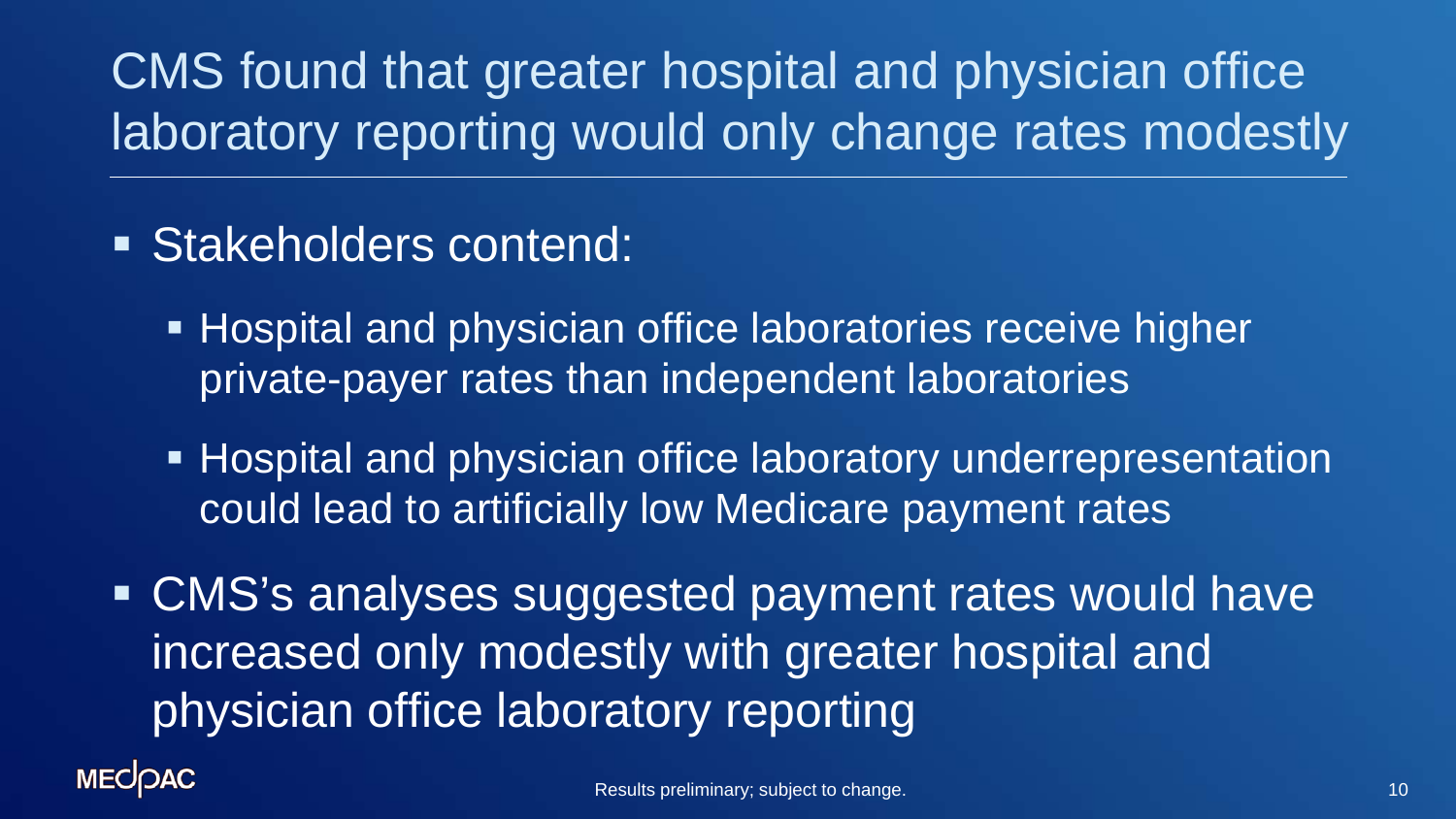CMS made changes to increase the number and variety of laboratories reporting private-payer data in the future

Removed Medicare Advantage revenue from the denominator of the majority of Medicare revenues threshold

Separated certain hospital outreach laboratories from their parent hospital for the majority of Medicare revenues threshold

#### Second round of data reporting delayed until 2022



Note: Hospital outreach laboratories are hospital-based laboratories that furnish tests to patients other than admitted inpatients or registered outpatients of a hospital.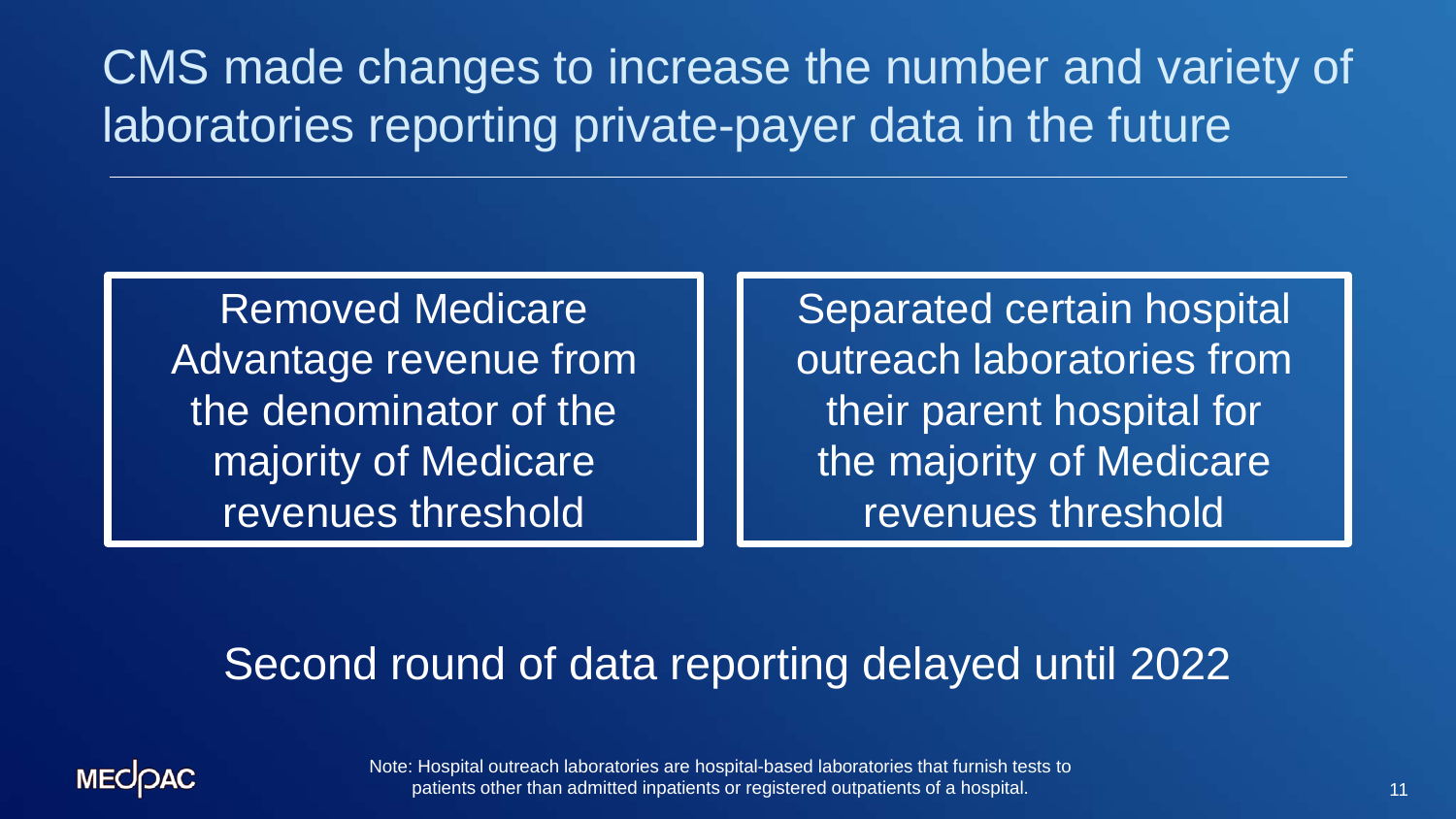1 **CLFS** historical background 2 Changes to the CLFS under PAMA 4 Next steps and **Commission** feedback **3 Trends in utilization and Medicare spending**

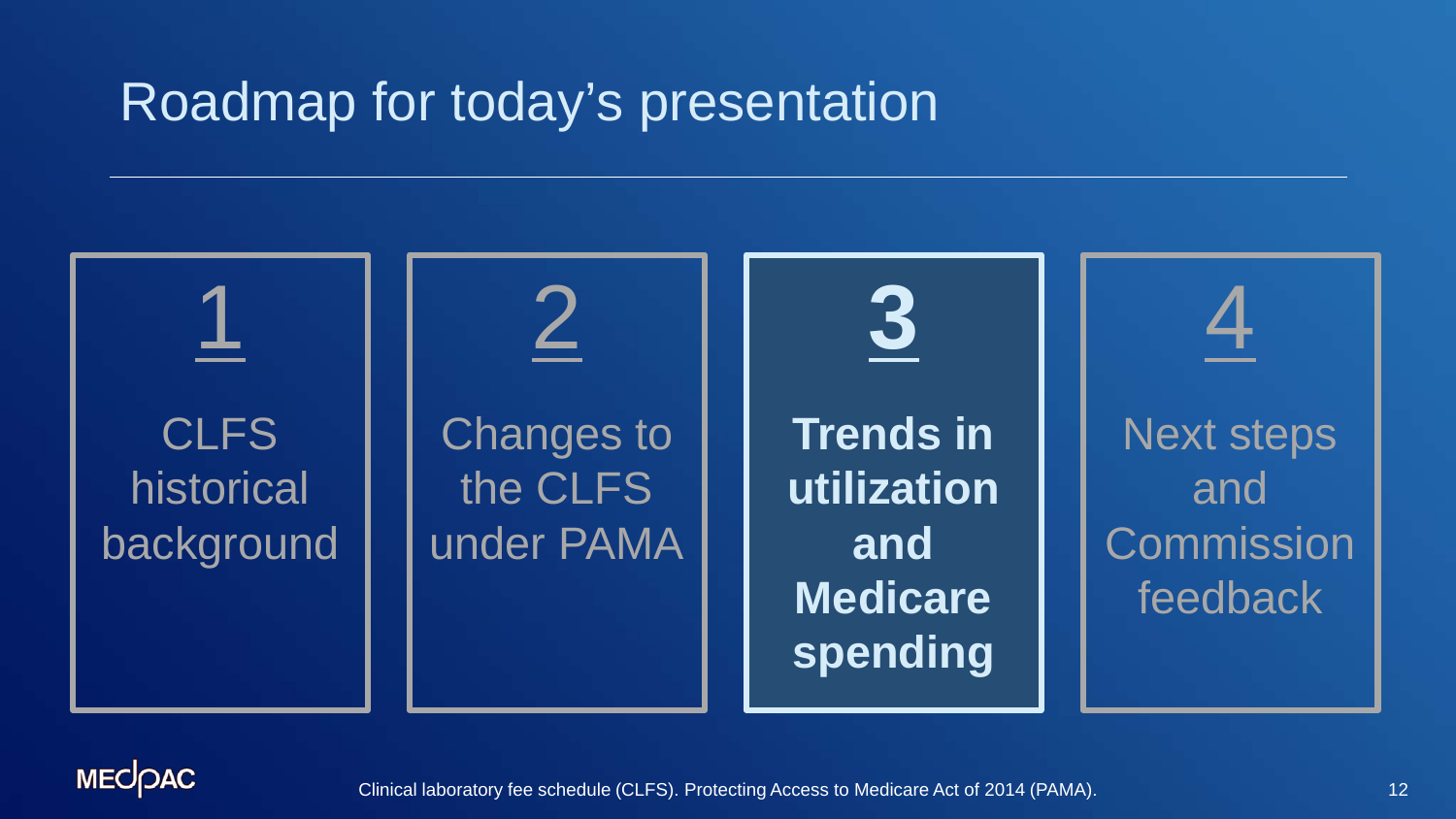# From 2017 to 2019, CLFS utilization was stable, but spending increased

Utilization went from 12.8 to 12.9 tests per beneficiary

**MECOAC** 

 Spending increased from \$7.1 billion to \$7.5 billion, driven by technical changes under PAMA and new, high-cost tests (e.g., molecular pathology tests)



Source: Acumen LLC analysis of Medicare CLFS claims for MedPAC.

Clinical laboratory fee schedule (CLFS). Protecting Access to Medicare Act of 2014 (PAMA). Results preliminary; subject to change.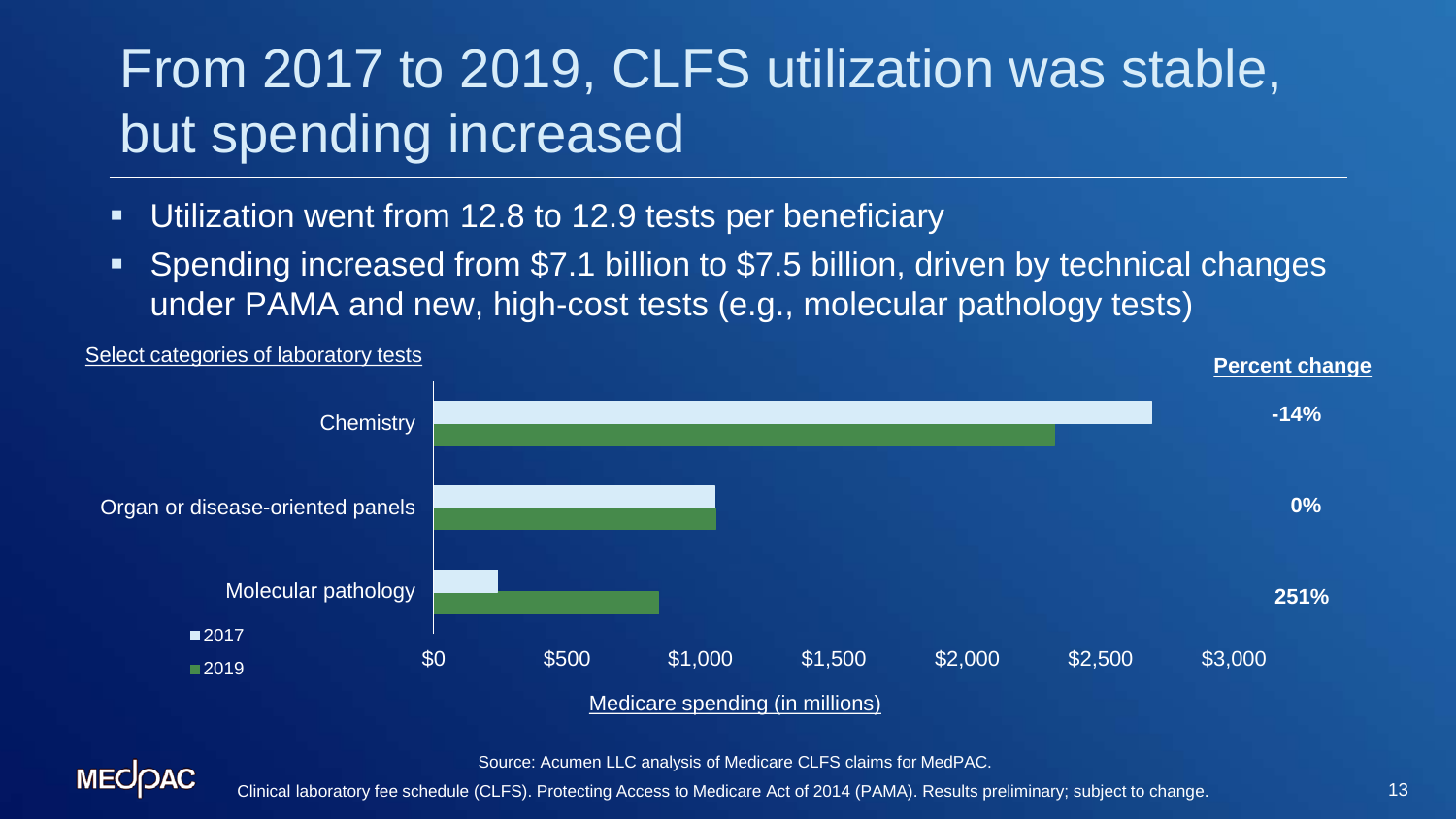### CLFS utilization and spending trends varied by type of laboratory from 2017 to 2019

- Utilization: Small increase for independent laboratories (2.4%) and small decreases for hospital and physician office laboratories (-1.0%)
- Spending: Increase for independent laboratories and decreases for hospital and physician office laboratories



14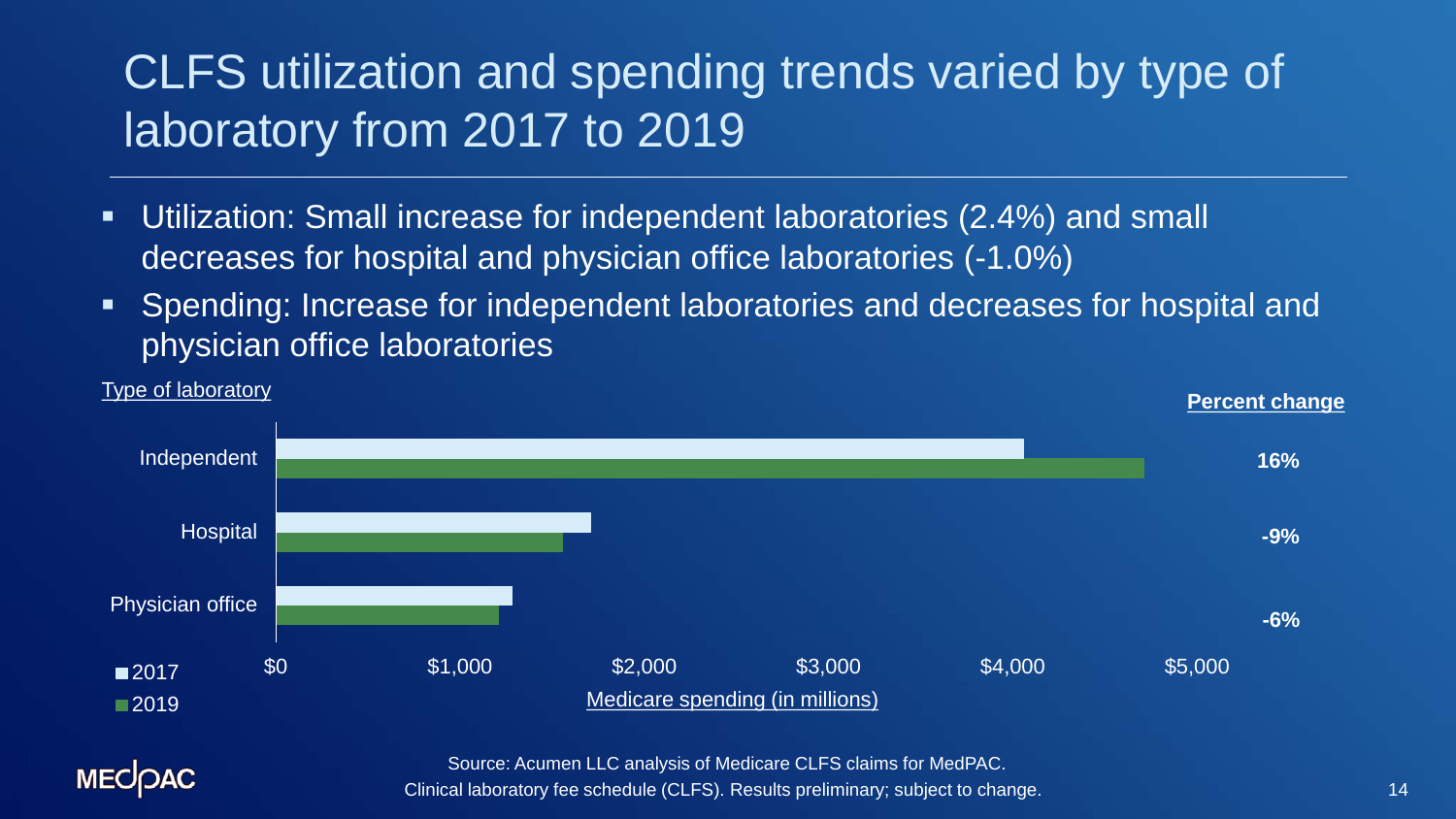

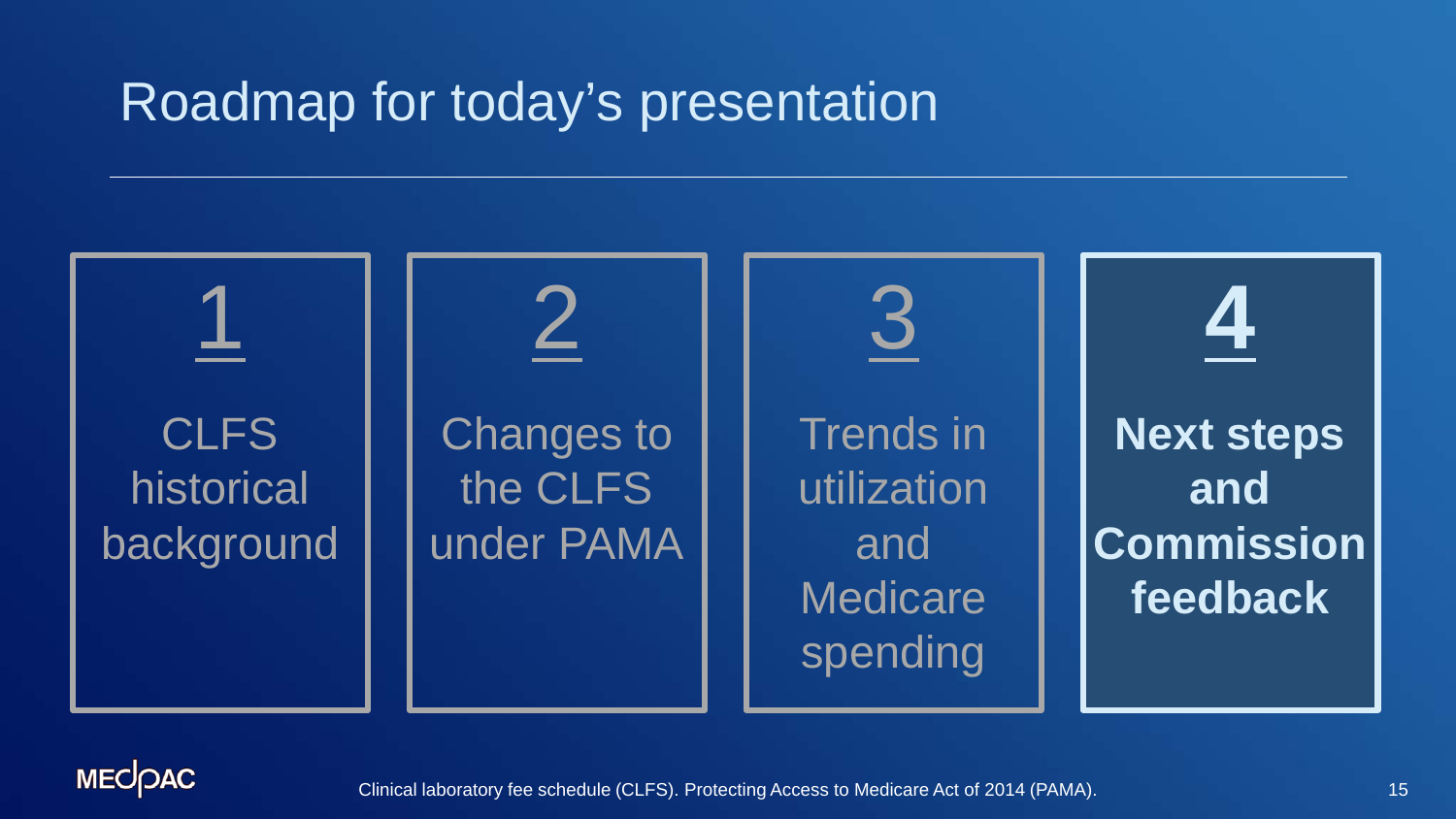## Next steps: Review of CMS methodology

- Refine CLFS spending and utilization analysis from 2017 to 2019 (e.g., urban vs. rural analysis)
- **Analyze private-payer rate data from the first round of** data reporting
- Analyze revised data reporting requirements for the second round of reporting, which is scheduled to occur in 2022

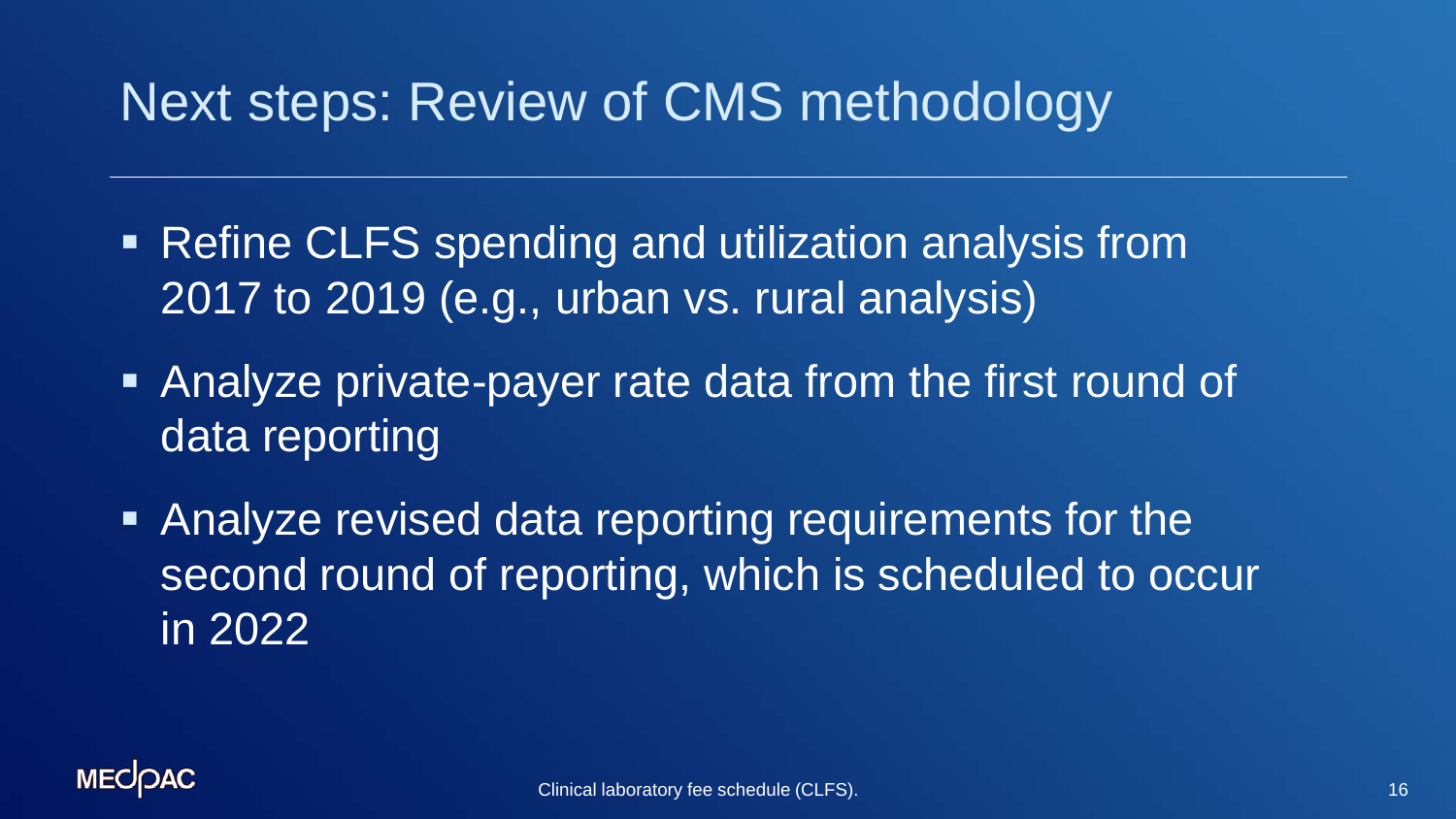# Next steps: Report on least burdensome data collection process resulting in representative sample

- Stakeholders are concerned that currently collected data are not representative
- **Increasing the number of laboratories reporting increases** administrative burden
- One alternative is to collect representative data through a survey
- We plan to study how private-payer rates could be collected through a survey (e.g., sampling techniques, required sample sizes, etc.)